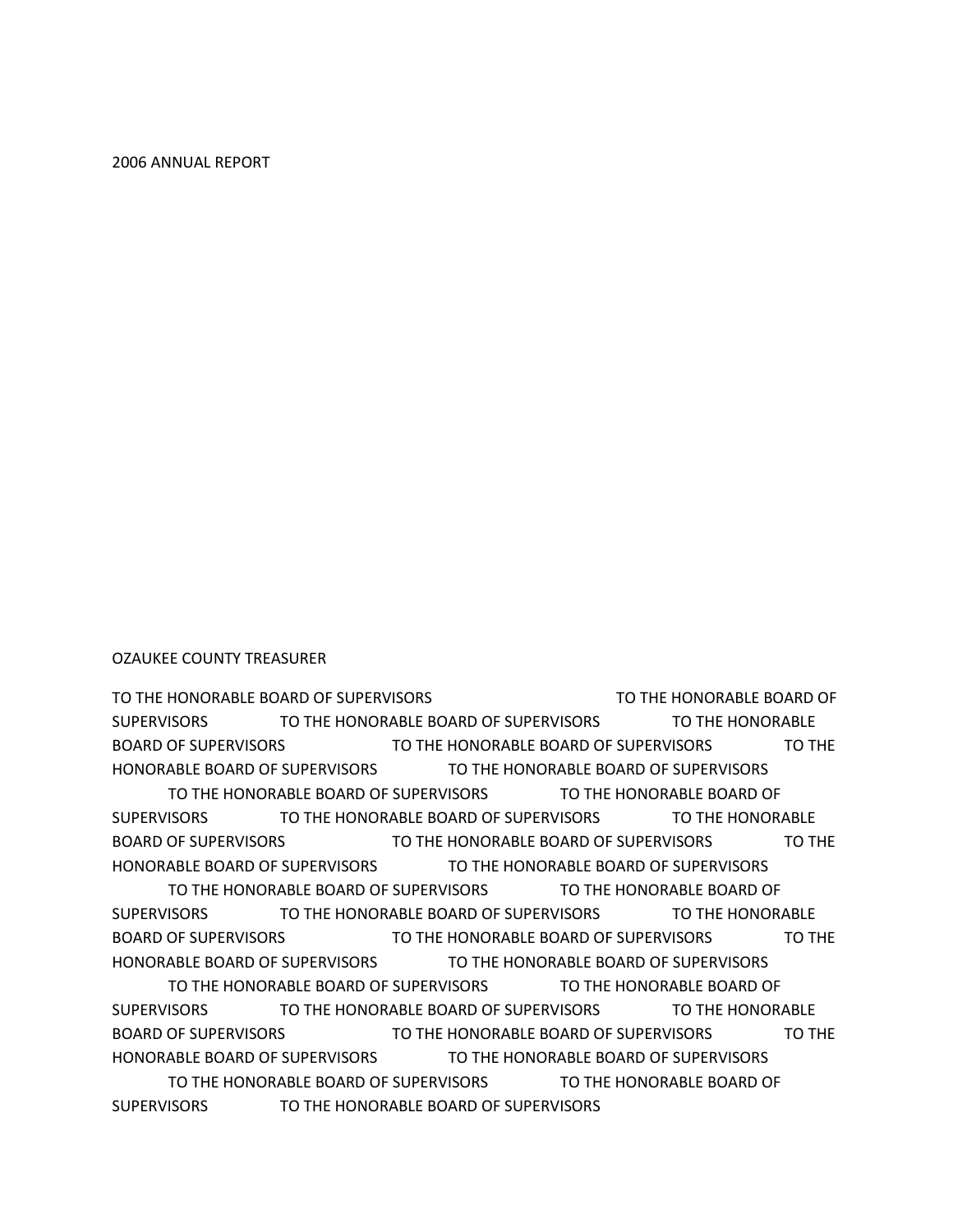OF OZAUKEE COUNTY, WISCONSIN: OF OZAUKEE COUNTY, WISCONSIN: OF OZAUKEE COUNTY, WISCONSIN: OF OZAUKEE COUNTY, WISCONSIN: OF OZAUKEE COUNTY, WISCONSIN: OF OZAUKEE COUNTY, WISCONSIN: OF OZAUKEE COUNTY, WISCONSIN: OF OZAUKEE COUNTY, WISCONSIN: OF OZAUKEE COUNTY, WISCONSIN: OF OZAUKEE COUNTY, WISCONSIN: OF OZAUKEE COUNTY, WISCONSIN: OF OZAUKEE COUNTY, WISCONSIN: OF OZAUKEE COUNTY, WISCONSIN: OF OZAUKEE COUNTY, WISCONSIN: OF OZAUKEE COUNTY, WISCONSIN: OF OZAUKEE COUNTY, WISCONSIN: OF OZAUKEE COUNTY, WISCONSIN: OF OZAUKEE COUNTY, WISCONSIN: OF OZAUKEE COUNTY, WISCONSIN: OF OZAUKEE COUNTY, WISCONSIN: OF OZAUKEE COUNTY, WISCONSIN: OF OZAUKEE COUNTY, WISCONSIN: OF OZAUKEE COUNTY, WISCONSIN: OF OZAUKEE COUNTY, WISCONSIN: OF OZAUKEE COUNTY, WISCONSIN: OF OZAUKEE COUNTY, WISCONSIN: OF OZAUKEE COUNTY, WISCONSIN:

OF OZAUKEE COUNTY, WISCONSIN: OF OZAUKEE COUNTY, WISCONSIN: OF OZAUKEE COUNTY, WISCONSIN: OF OZAUKEE COUNTY, WISCONSIN:

Pursuant to the provisions of Section 59.25 (3)(d) of the Wisconsin Statutes, I herewith Pursuant to the provisions of Section 59.25 (3)(d) of the Wisconsin Statutes, I herewith Pursuant to the provisions of Section 59.25 (3)(d) of the Wisconsin Statutes, I herewith Pursuant to the provisions of Section 59.25 (3)(d) of the Wisconsin Statutes, I herewith Pursuant to the provisions of Section 59.25 (3)(d) of the Wisconsin Statutes, I herewith Pursuant to the provisions of Section 59.25 (3)(d) of the Wisconsin Statutes, I herewith Pursuant to the provisions of Section 59.25 (3)(d) of the Wisconsin Statutes, I herewith Pursuant to the provisions of Section 59.25 (3)(d) of the Wisconsin Statutes, I herewith Pursuant to the provisions of Section 59.25 (3)(d) of the Wisconsin Statutes, I herewith Pursuant to the provisions of Section 59.25 (3)(d) of the Wisconsin Statutes, I herewith Pursuant to the provisions of Section 59.25 (3)(d) of the Wisconsin Statutes, I herewith Pursuant to the provisions of Section 59.25 (3)(d) of the Wisconsin Statutes, I herewith Pursuant to the provisions of Section 59.25 (3)(d) of the Wisconsin Statutes, I herewith Pursuant to the provisions of Section 59.25 (3)(d) of the Wisconsin Statutes, I herewith Pursuant to the provisions of Section 59.25 (3)(d) of the Wisconsin Statutes, I herewith Pursuant to the provisions of Section 59.25 (3)(d) of the Wisconsin Statutes, I herewith Pursuant to the provisions of Section 59.25 (3)(d) of the Wisconsin Statutes, I herewith Pursuant to the provisions of Section 59.25 (3)(d) of the Wisconsin Statutes, I herewith Pursuant to the provisions of Section 59.25 (3)(d) of the Wisconsin Statutes, I herewith Pursuant to the provisions of Section 59.25 (3)(d) of the Wisconsin Statutes, I herewith Pursuant to the provisions of Section 59.25 (3)(d) of the Wisconsin Statutes, I herewith Pursuant to the provisions of Section 59.25 (3)(d) of the Wisconsin Statutes, I herewith Pursuant to the provisions of Section 59.25 (3)(d) of the Wisconsin Statutes, I herewith Pursuant to the provisions of Section 59.25 (3)(d) of the Wisconsin Statutes, I herewith Pursuant to the provisions of Section 59.25 (3)(d) of the Wisconsin Statutes, I herewith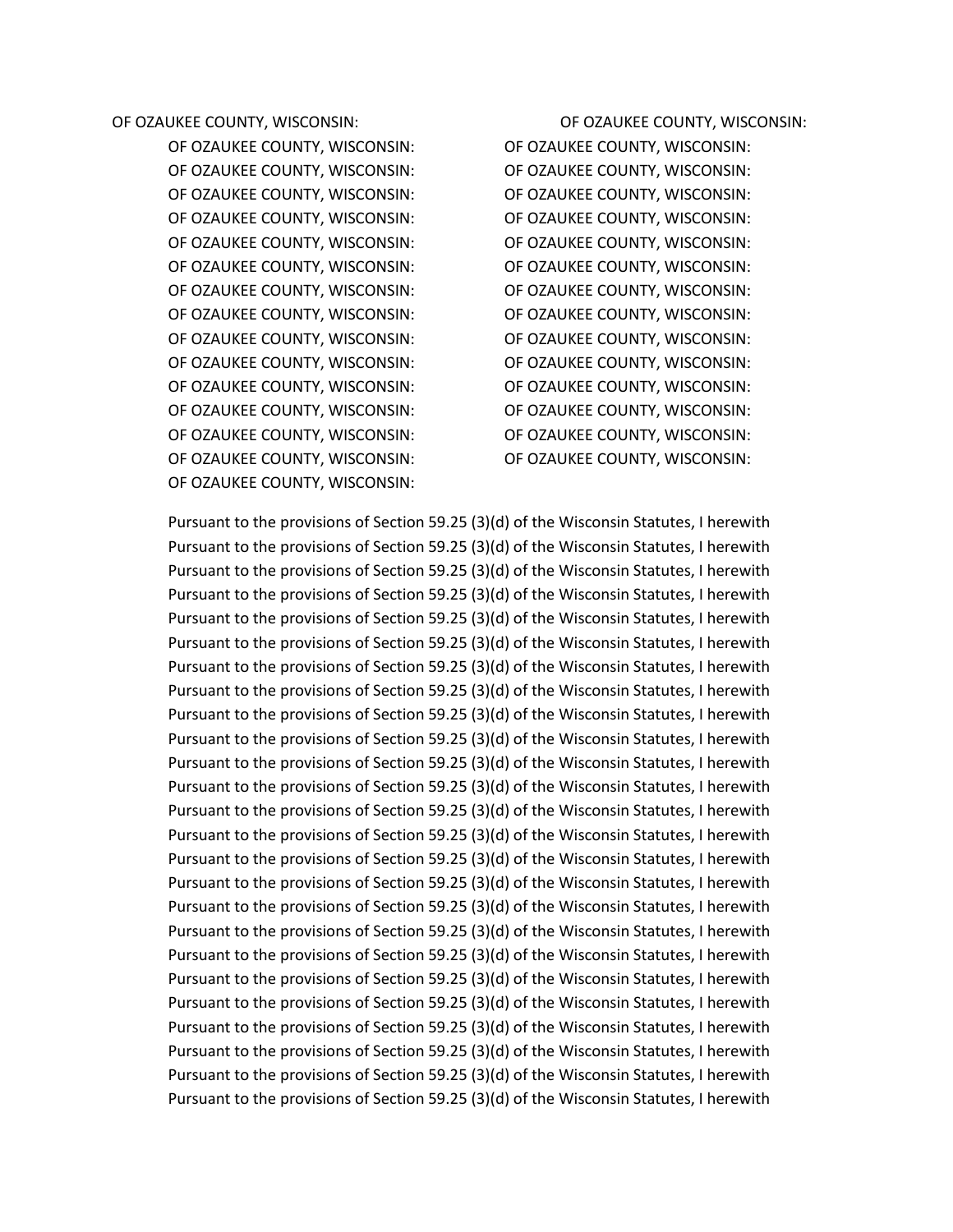Pursuant to the provisions of Section 59.25 (3)(d) of the Wisconsin Statutes, I herewith Pursuant to the provisions of Section 59.25 (3)(d) of the Wisconsin Statutes, I herewith Pursuant to the provisions of Section 59.25 (3)(d) of the Wisconsin Statutes, I herewith Pursuant to the provisions of Section 59.25 (3)(d) of the Wisconsin Statutes, I herewith Pursuant to the provisions of Section 59.25 (3)(d) of the Wisconsin Statutes, I herewith Pursuant to the provisions of Section 59.25 (3)(d) of the Wisconsin Statutes, I

submit a fully itemized statement and report of all moneys received and disbursed by me by submit a fully itemized statement and report of all moneys received and disbursed by me submit a fully itemized statement and report of all moneys received and disbursed by me submit a fully itemized statement and report of all moneys received and disbursed by me submit a fully itemized statement and report of all moneys received and disbursed by me submit a fully itemized statement and report of all moneys received and disbursed by me submit a fully itemized statement and report of all moneys received and disbursed by me submit a fully itemized statement and report of all moneys received and disbursed by me submit a fully itemized statement and report of all moneys received and disbursed by me submit a fully itemized statement and report of all moneys received and disbursed by me submit a fully itemized statement and report of all moneys received and disbursed by me submit a fully itemized statement and report of all moneys received and disbursed by me submit a fully itemized statement and report of all moneys received and disbursed by me submit a fully itemized statement and report of all moneys received and disbursed by me submit a fully itemized statement and report of all moneys received and disbursed by me submit a fully itemized statement and report of all moneys received and disbursed by me submit a fully itemized statement and report of all moneys received and disbursed by me submit a fully itemized statement and report of all moneys received and disbursed by me submit a fully itemized statement and report of all moneys received and disbursed by me submit a fully itemized statement and report of all moneys received and disbursed by me submit a fully itemized statement and report of all moneys received and disbursed by me submit a fully itemized statement and report of all moneys received and disbursed by me submit a fully itemized statement and report of all moneys received and disbursed by me submit a fully itemized statement and report of all moneys received and disbursed by me submit a fully itemized statement and report of all moneys received and disbursed by me submit a fully itemized statement and report of all moneys received and disbursed by me submit a fully itemized statement and report of all moneys received and disbursed by me submit a fully itemized statement and report of all moneys received and disbursed by me submit a fully itemized statement and report of all moneys received and disbursed by me submit a fully itemized statement and report of all moneys received and disbursed by me submit a fully itemized statement and report of all moneys received and disbursed by me

|       | virtue of my office during the year 2006. | virtue of my office during the year 2005. |
|-------|-------------------------------------------|-------------------------------------------|
|       | virtue of my office during the year 2005. | virtue of my office during the year       |
| 2005. | virtue of my office during the year 2005. | virtue of my office during the            |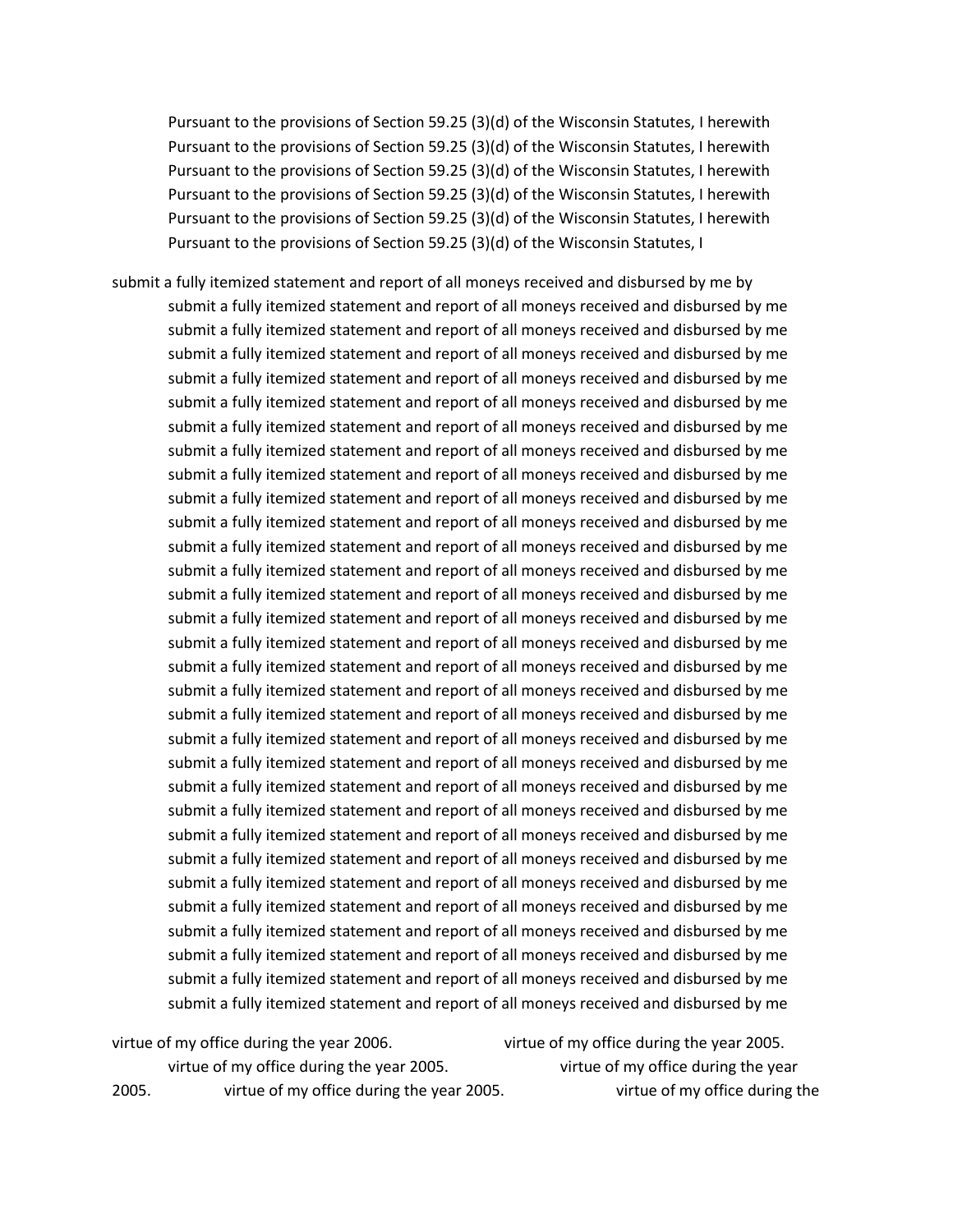year 2005. virtue of my office during the year 2005. virtue of my office during the year 2005. The virtue of my office during the year 2005. The virtue of my office during the year 2005. virtue of my office during the year 2005. virtue of my office during the year 2005. virtue of my office during the year 2005. virtue of my office during the year 2005. virtue of my office during the year 2005. virtue of my office during the year 2005. virtue of my office during the year 2005. virtue of my office during the year 2005. virtue of my office during the year 2005. virtue of my office during the year 2005. virtue of my office during the year 2005. virtue of my office during the year 2005. virtue of my office during the year 2005. virtue of my office during the year 2005. virtue of my office during the year 2005. virtue of my office during the year 2005. virtue of my office during the year 2005. virtue of my office during the year 2005. virtue of my office during the year 2005. virtue of my office during the year 2005. virtue of my office during the year 2005.

Cash Balance January 1, 2006 \$ (387,452.29)

## RECEIPTS MAIN CHECKBOOK

| <b>Bank Transactions</b>                    | \$                   | 75,464.40 |                 |                                |  |  |
|---------------------------------------------|----------------------|-----------|-----------------|--------------------------------|--|--|
| From Money Market #1                        |                      | \$        | 9,294.99        |                                |  |  |
| From Money Market #2                        |                      |           | \$71,796,469.09 |                                |  |  |
| Interest                                    | \$<br>40,737.35      |           |                 |                                |  |  |
| Void and Stop Payments                      |                      | \$        | 220,685.79      |                                |  |  |
| <b>Bank Transfers</b>                       | \$35,914,112.14      |           |                 |                                |  |  |
| From Radio Backbone                         | \$                   | 80,239.97 |                 |                                |  |  |
| From RLF                                    | \$<br>40,335.00      |           |                 |                                |  |  |
|                                             |                      |           |                 |                                |  |  |
| Total 2006 Receipts                         | \$<br>108,177,338.73 |           |                 |                                |  |  |
| <b>Total Balance &amp; Receipts</b>         | \$                   |           | 107,789,886.44  |                                |  |  |
| DISBURSEMENTS MAIN CHECKBOOK                |                      |           |                 |                                |  |  |
| <b>County Orders</b><br>\$(44, 125, 944.22) |                      |           |                 | (#362316-376671,376788-376996) |  |  |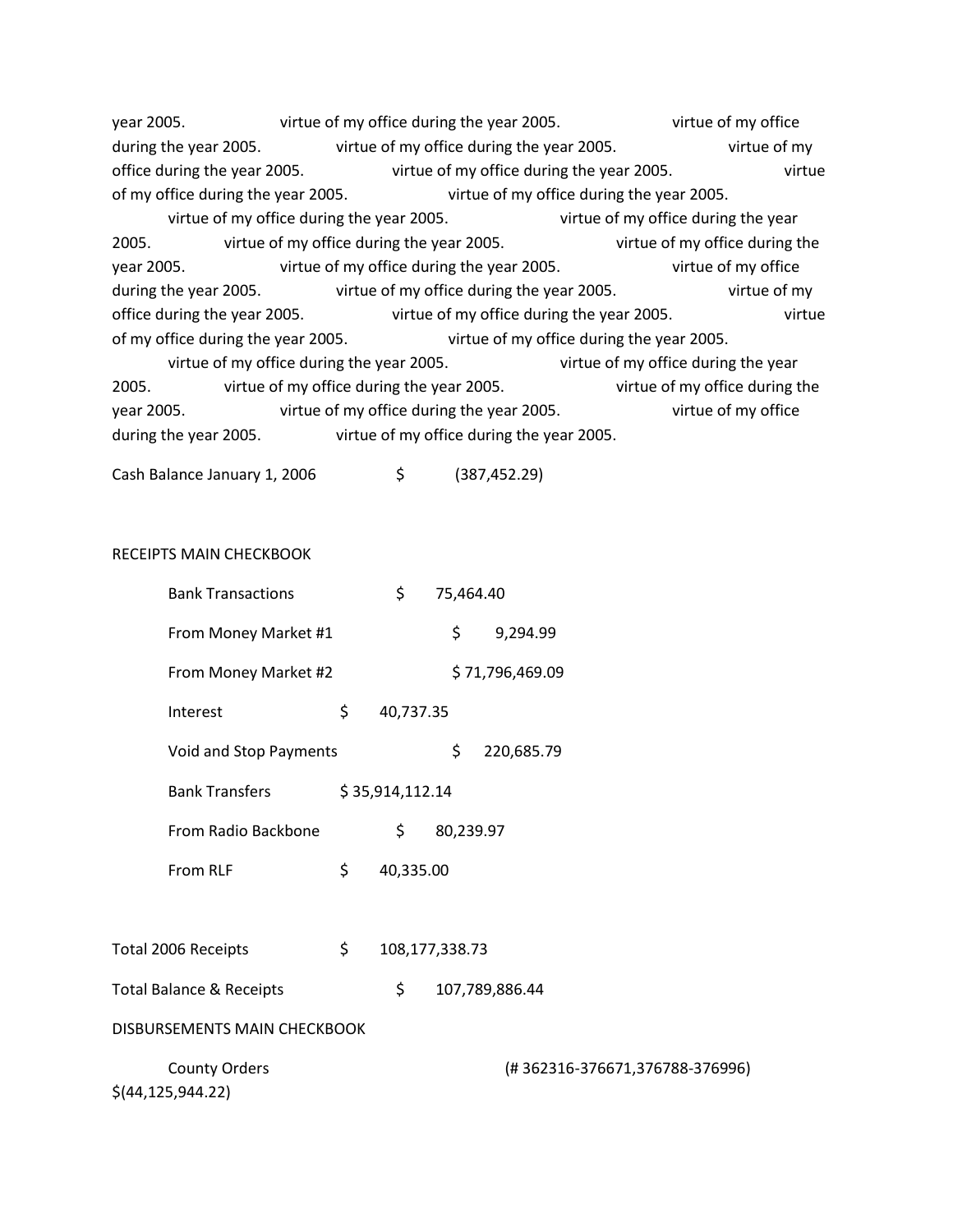| <b>Wire Transfers</b><br>1048-1056,1058-1123) \$(64,038,596.06) |                 |                    |         | (#952,961,963,965-971,973-1038,1040-1046, |  |
|-----------------------------------------------------------------|-----------------|--------------------|---------|-------------------------------------------|--|
| <b>Bank Transactions</b>                                        | \$              |                    | (46.25) |                                           |  |
|                                                                 |                 |                    |         |                                           |  |
|                                                                 |                 |                    |         |                                           |  |
| Total 2006 Disbursements                                        | \$              | (108, 164, 586.53) |         |                                           |  |
| Total Treasurer's Cash December 31, 2006                        |                 |                    | \$      | (374,700.09)                              |  |
| RECONCILIATION                                                  |                 |                    |         |                                           |  |
| <b>Balance as Per Statement</b>                                 |                 |                    | \$      | 263,406.88                                |  |
| <b>Outstanding Deposits</b>                                     |                 | \$                 |         | 345,000.00                                |  |
| <b>Outstanding County Checks</b>                                |                 |                    | \$      | (983, 106.97)                             |  |
| Total Treasurer's Cash December 31, 2006                        |                 |                    | \$      | (374, 700.09)                             |  |
| 2006 ANNUAL REPORT                                              |                 |                    |         |                                           |  |
| <b>OZAUKEE COUNTY TREASURER</b>                                 |                 |                    |         |                                           |  |
| Cash Balance January 1, 2006                                    |                 | \$                 |         | 35,725.63                                 |  |
|                                                                 |                 |                    |         |                                           |  |
| MONEY MARKET #1 CHECKBOOK RECEIPTS                              |                 |                    |         |                                           |  |
| <b>Bank Transactions</b>                                        |                 | \$27,926,928.51    |         |                                           |  |
| Receivables (OTC)                                               | \$              | 19,547.41          |         |                                           |  |
| Interest                                                        | \$<br>9,345.27  |                    |         |                                           |  |
| <b>Bank Transfers</b>                                           | \$20,140,692.10 |                    |         |                                           |  |
| Settlement                                                      | \$4,089,215.25  |                    |         |                                           |  |
| <b>County Tax Receipts-E Payments</b>                           |                 |                    | \$      | 291,951.74                                |  |
|                                                                 |                 |                    |         |                                           |  |
| <b>Redemption Receipts-E Payments</b>                           |                 |                    | \$      | 27,121.08                                 |  |
| Overpayments                                                    | \$<br>4,290.14  |                    |         |                                           |  |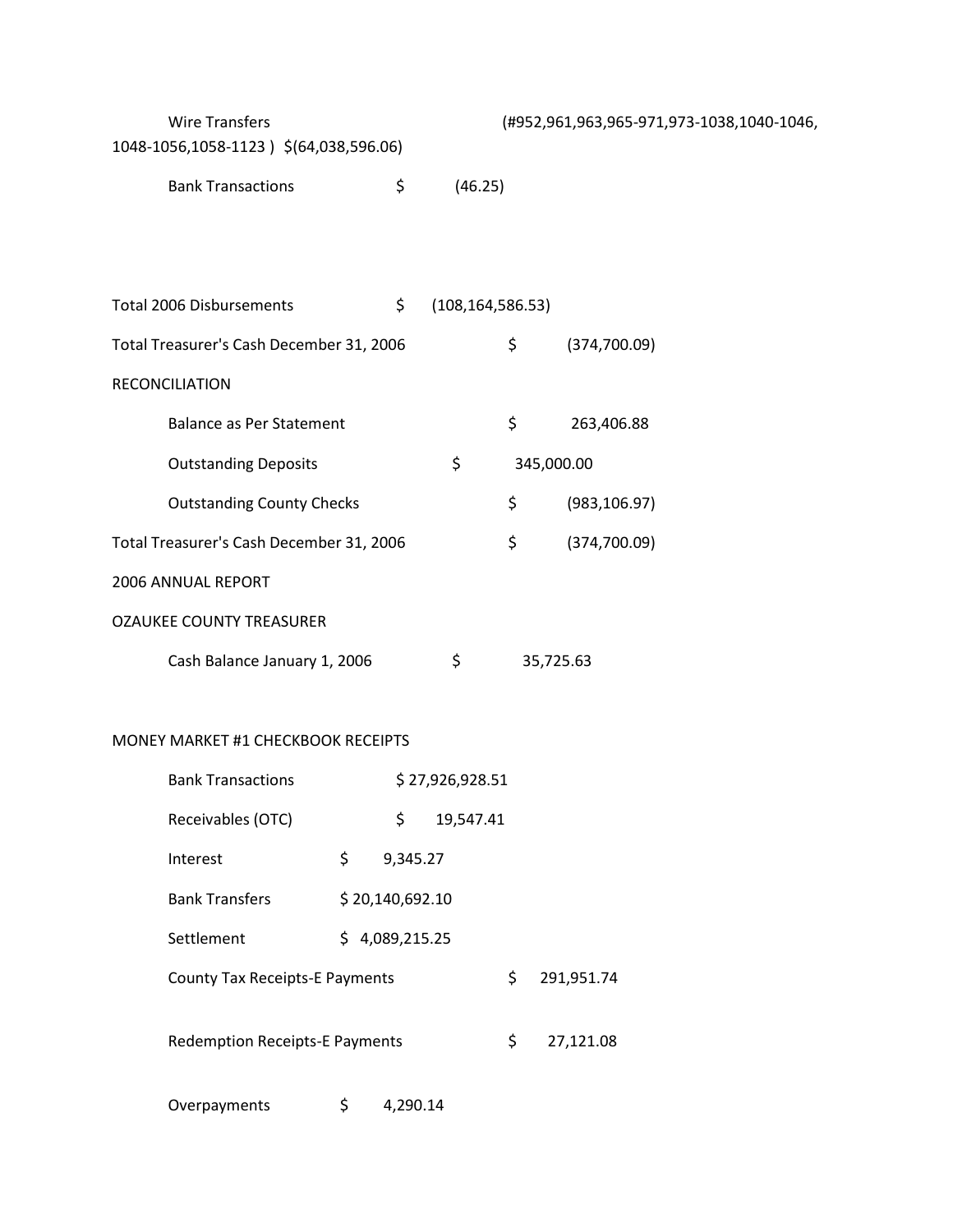| \$<br>Total 2006 Receipts |                                           |    | 52,509,091.50   |                     |           |
|---------------------------|-------------------------------------------|----|-----------------|---------------------|-----------|
|                           | <b>Total Balance &amp; Receipts</b>       | \$ |                 | 52,544,817.13       |           |
|                           | MONEY MARKET #1 CHECKBOOK DISBURSEMENTS   |    |                 |                     |           |
|                           | Transfers To Money Market #2              |    |                 | $$$ (48,201,637.74) |           |
|                           | <b>Transfers To RLF</b>                   | \$ | (0.28)          |                     |           |
|                           | <b>Transfer to Main Checkbook</b>         |    | \$              | (9, 294.99)         |           |
|                           | <b>Transfers to Radio Backbone</b>        |    |                 | \$ (4,301,760.99)   |           |
|                           | Wire Transfer (#1039)                     | \$ | (7,000.00)      |                     |           |
|                           | <b>OPC-E Payments</b>                     | \$ | (10.00)         |                     |           |
|                           |                                           |    |                 |                     |           |
|                           | <b>Total 2006 Disbursements</b>           | \$ |                 | (52, 519, 704.00)   |           |
|                           | Total Treasurer's Cash December 31, 2006  |    |                 | \$                  | 25,113.13 |
|                           | <b>RECONCILIATION</b>                     |    |                 |                     |           |
|                           | <b>Balance as Per Statement</b>           |    |                 | \$                  | 25,113.13 |
|                           | Total Treasurer's Cash December 31, 2006  |    |                 | \$                  | 25,113.13 |
|                           | 2006 ANNUAL REPORT                        |    |                 |                     |           |
|                           | <b>OZAUKEE COUNTY TREASURER</b>           |    |                 |                     |           |
|                           | Cash Balance January 1, 2006              | \$ |                 | 4,330,125.90        |           |
|                           |                                           |    |                 |                     |           |
|                           | <b>MONEY MARKET #2 CHECKBOOK RECEIPTS</b> |    |                 |                     |           |
|                           | <b>Bank Transactions</b>                  |    | \$10,506,707.82 |                     |           |
|                           | Receivables (OTC)                         |    | \$34,641,549.84 |                     |           |
|                           |                                           |    |                 |                     |           |

Redemptions (14726-15398 except E Payments) \$ 1,253,315.36

Interest \$ 544,225.16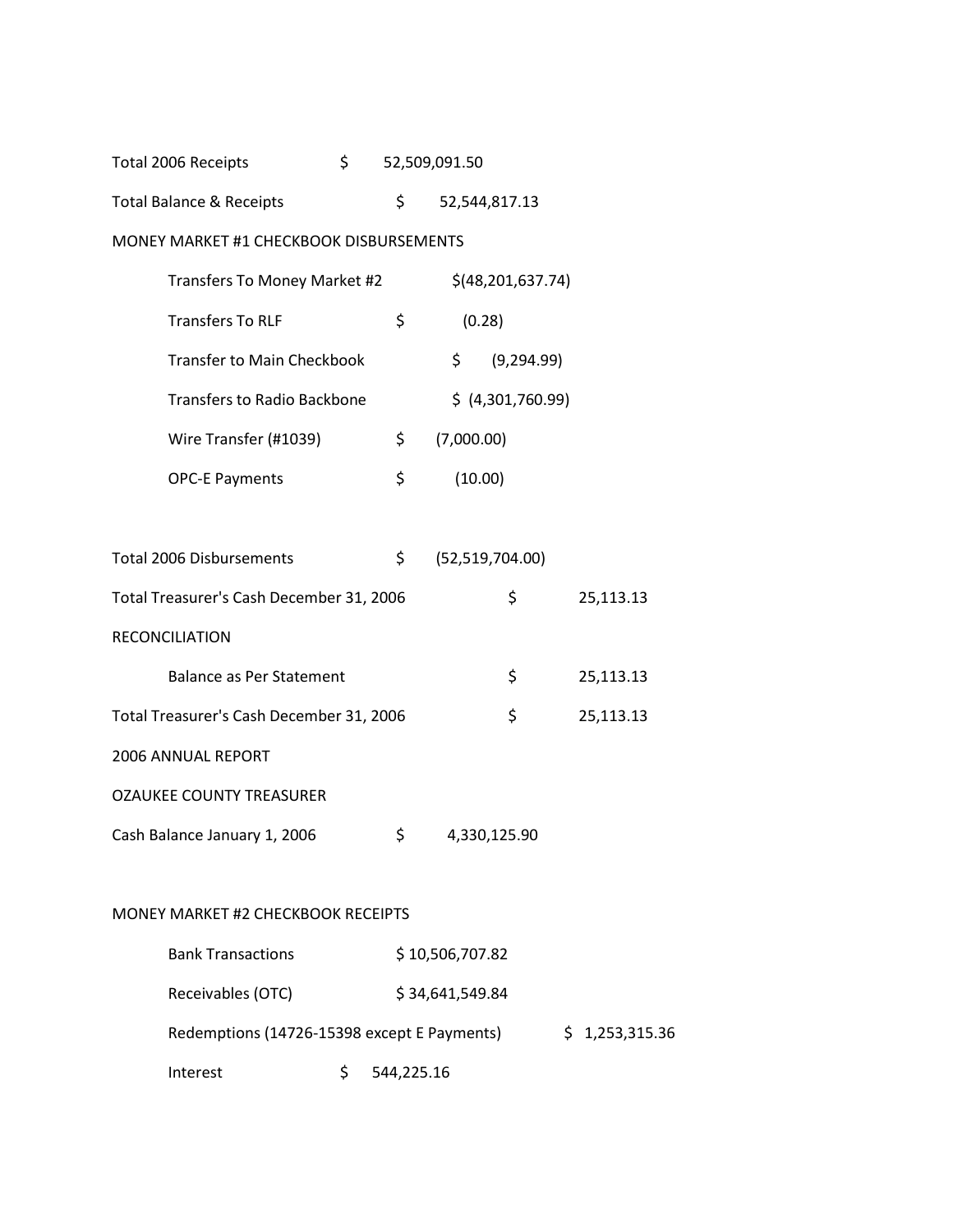| County Tax (83042-87819 except E Payments) \$14,259,985.92 |         |    |                    |                   |               |  |  |  |  |
|------------------------------------------------------------|---------|----|--------------------|-------------------|---------------|--|--|--|--|
| From Money Market #1<br>\$42,794,297.98                    |         |    |                    |                   |               |  |  |  |  |
| \$<br>From RLF<br>11,452.51                                |         |    |                    |                   |               |  |  |  |  |
| From ROD/Treas                                             |         | \$ | 2,596.57           |                   |               |  |  |  |  |
| Tax Overpayments                                           |         | \$ | 12,788.13          |                   |               |  |  |  |  |
| Bank Transfer from PWSB MM (TC)                            |         |    |                    | \$1,450,849.92    |               |  |  |  |  |
| From Radio Backbone                                        |         | \$ | 62,404.80          |                   |               |  |  |  |  |
| <b>Stop Payments ROD</b>                                   |         | \$ | (22.00)            |                   |               |  |  |  |  |
| NSF & Bank Adjustments                                     |         |    | \$                 | (16,681.85)       |               |  |  |  |  |
|                                                            |         |    |                    |                   |               |  |  |  |  |
| Total 2006 Receipts                                        | $\zeta$ |    | 105,523,470.16     |                   |               |  |  |  |  |
| <b>Total Balance &amp; Receipts</b>                        |         | \$ |                    | 109,853,596.06    |               |  |  |  |  |
| MONEY MARKET #2 CHECKBOOK DISBURSEMENTS                    |         |    |                    |                   |               |  |  |  |  |
| <b>Transfers To Main Checkbook</b>                         |         |    |                    | \$(71,796,469.09) |               |  |  |  |  |
| Transfers To Payroll Checkbook \$(17,573,449.76)           |         |    |                    |                   |               |  |  |  |  |
| Transfers To Unfunded Pension Checkbook \$                 |         |    |                    |                   | (258, 715.86) |  |  |  |  |
| Transfer To Wage Works (WT #1047) \$ (7,000.00)            |         |    |                    |                   |               |  |  |  |  |
| Transfer To Radio Backbone Checkbook \$ (167,139.97)       |         |    |                    |                   |               |  |  |  |  |
| Transfer To CDARS (WT #1057)                               |         |    |                    | \$(10,000,000.00) |               |  |  |  |  |
| Transfer To CD (WT #972)                                   |         |    |                    | \$ (5,000,000.00) |               |  |  |  |  |
|                                                            |         |    |                    |                   |               |  |  |  |  |
| <b>Total 2006 Disbursements</b>                            |         | \$ | (104, 802, 774.68) |                   |               |  |  |  |  |
| Total Treasurer's Cash December 31, 2006                   |         |    |                    | \$                | 5,050,821.38  |  |  |  |  |

RECONCILIATION

| Balance as Per Statement |  | 5,395,821.38 |
|--------------------------|--|--------------|
|--------------------------|--|--------------|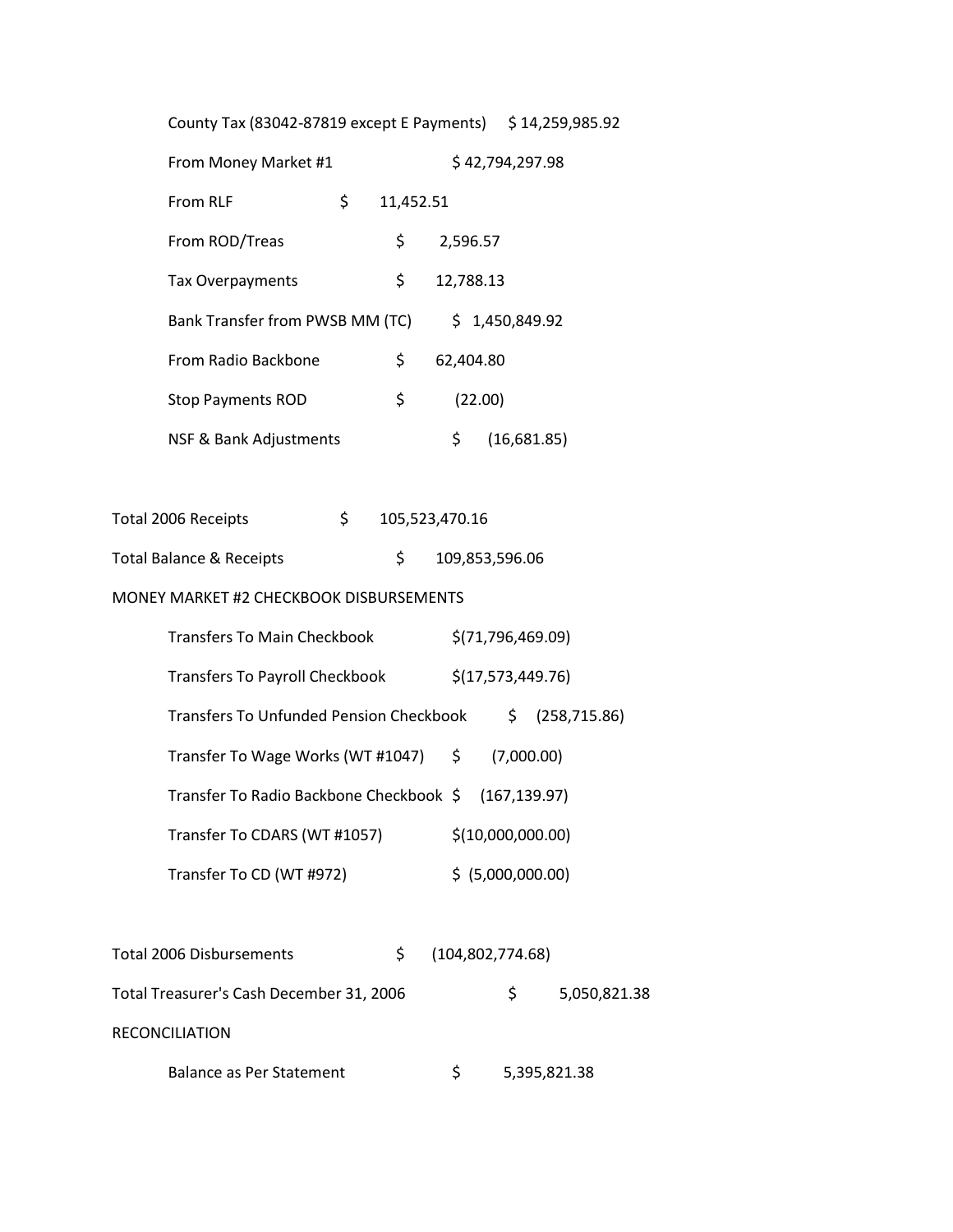| <b>Outstanding Bank Transfers</b>                      |                     | \$                | (345,000.00)  |              |
|--------------------------------------------------------|---------------------|-------------------|---------------|--------------|
| Total Treasurer's Cash December 31, 2006               |                     |                   | \$            | 5,050,821.38 |
| 2006 ANNUAL REPORT                                     |                     |                   |               |              |
| <b>OZAUKEE COUNTY TREASURER</b>                        |                     |                   |               |              |
| Cash Balance January 1, 2006                           | 0.00                |                   |               |              |
| PAYROLL CHECKBOOK RECEIPTS                             |                     |                   |               |              |
| From Money Market #2                                   |                     | \$17,573,250.97   |               |              |
| <b>Return Direct Deposits</b>                          | \$                  | 342.96            |               |              |
| <b>Stop Payments</b>                                   | \$<br>451.98        |                   |               |              |
| <b>Void Checks</b>                                     | \$<br>2,785.44      |                   |               |              |
|                                                        |                     |                   |               |              |
| Total 2006 Receipts                                    | \$<br>17,576,831.35 |                   |               |              |
| <b>Total Balance &amp; Receipts</b>                    | \$                  | 17,576,831.35     |               |              |
| PAYROLL CHECKBOOK DISBURSEMENTS                        |                     |                   |               |              |
| Salary Orders (434623-435018)                          |                     | \$                | (237, 233.44) |              |
| Salary Direct Deposits (20668-38679) \$(17,338,113.96) |                     |                   |               |              |
| <b>Wire Transfers</b>                                  | \$<br>(139.72)      |                   |               |              |
|                                                        |                     |                   |               |              |
| <b>Total 2006 Disbursements</b>                        | \$                  | (17, 575, 487.12) |               |              |
| Total Treasurer's Cash December 31, 2006               |                     |                   | \$            | 1,344.23     |
| <b>RECONCILIATION</b>                                  |                     |                   |               |              |
| <b>Balance as Per Statement</b>                        |                     | \$                | 7,554.46      |              |
| <b>Outstanding Payroll Checks</b>                      |                     | \$                |               | (6,210.23)   |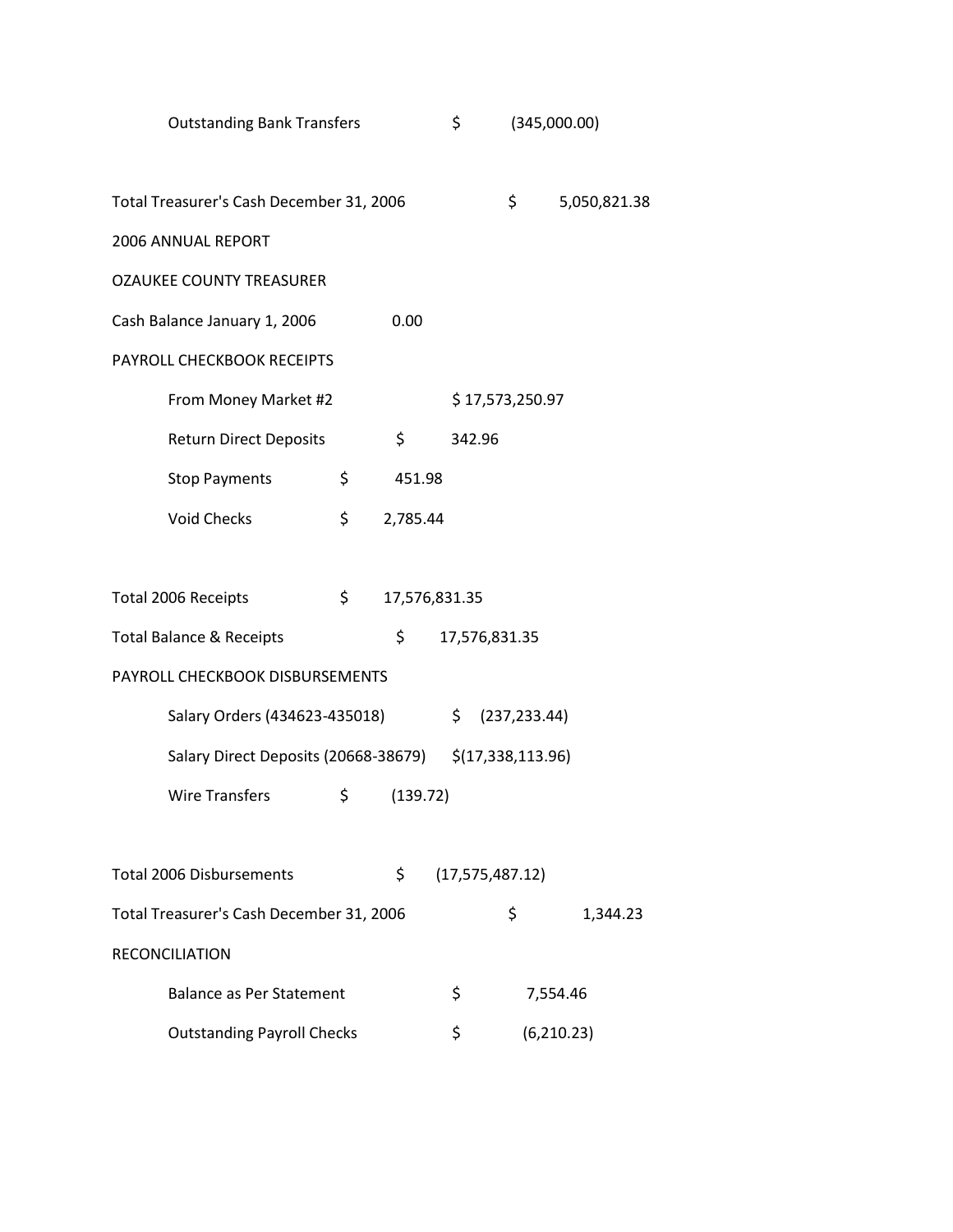| Total Treasurer's Cash December 31, 2006 |    |            | 1,344.23         |
|------------------------------------------|----|------------|------------------|
| <b>2006 ANNUAL REPORT</b>                |    |            |                  |
| <b>OZAUKEE COUNTY TREASURER</b>          |    |            |                  |
| Cash Balance January 1, 2006             |    | \$         | 13,014.30        |
| UNFUNDED PENSION CHECKBOOK RECEIPTS      |    |            |                  |
| From Money Market #2                     |    |            | \$<br>258,715.86 |
| Interest                                 | \$ | 83.68      |                  |
|                                          |    |            |                  |
| Total 2006 Receints                      | ¢  | 258 799 51 |                  |

| TULAI ZUUU NELEIPIS      |  | 20,799.94  |
|--------------------------|--|------------|
| Total Balance & Receipts |  | 271,813.84 |

# UNFUNDED PENSION CHECKBOOK DISBURSEMENTS

Wire Transfers (961,976,993,1008,1021,1033,1044,1060,1079,1090, 1102,1114) \$ (257,149.90)

| <b>Total 2005 Disbursements</b>          | \$<br>(257, 149.90) |           |            |
|------------------------------------------|---------------------|-----------|------------|
| Total Treasurer's Cash December 31, 2006 |                     | \$        | 14,663.94  |
| <b>RECONCILIATION</b>                    |                     |           |            |
| Balance as Per Statement                 | \$                  | 14,663.94 |            |
| Total Treasurer's Cash December 31, 2006 |                     | \$        | 14,663.94  |
|                                          |                     |           |            |
| <b>2006 ANNUAL REPORT</b>                |                     |           |            |
| <b>OZAUKEE COUNTY TREASURER</b>          |                     |           |            |
| <b>INVESTMENT BALANCES 12/31/06</b>      |                     |           |            |
| Ozaukee Bank Money Market (TC)           |                     | \$        | 18,603.28  |
| <b>Associated Bank Money Market</b>      |                     | \$        | 502,292.30 |
| <b>AIM General Funds</b>                 | \$<br>17,028.22     |           |            |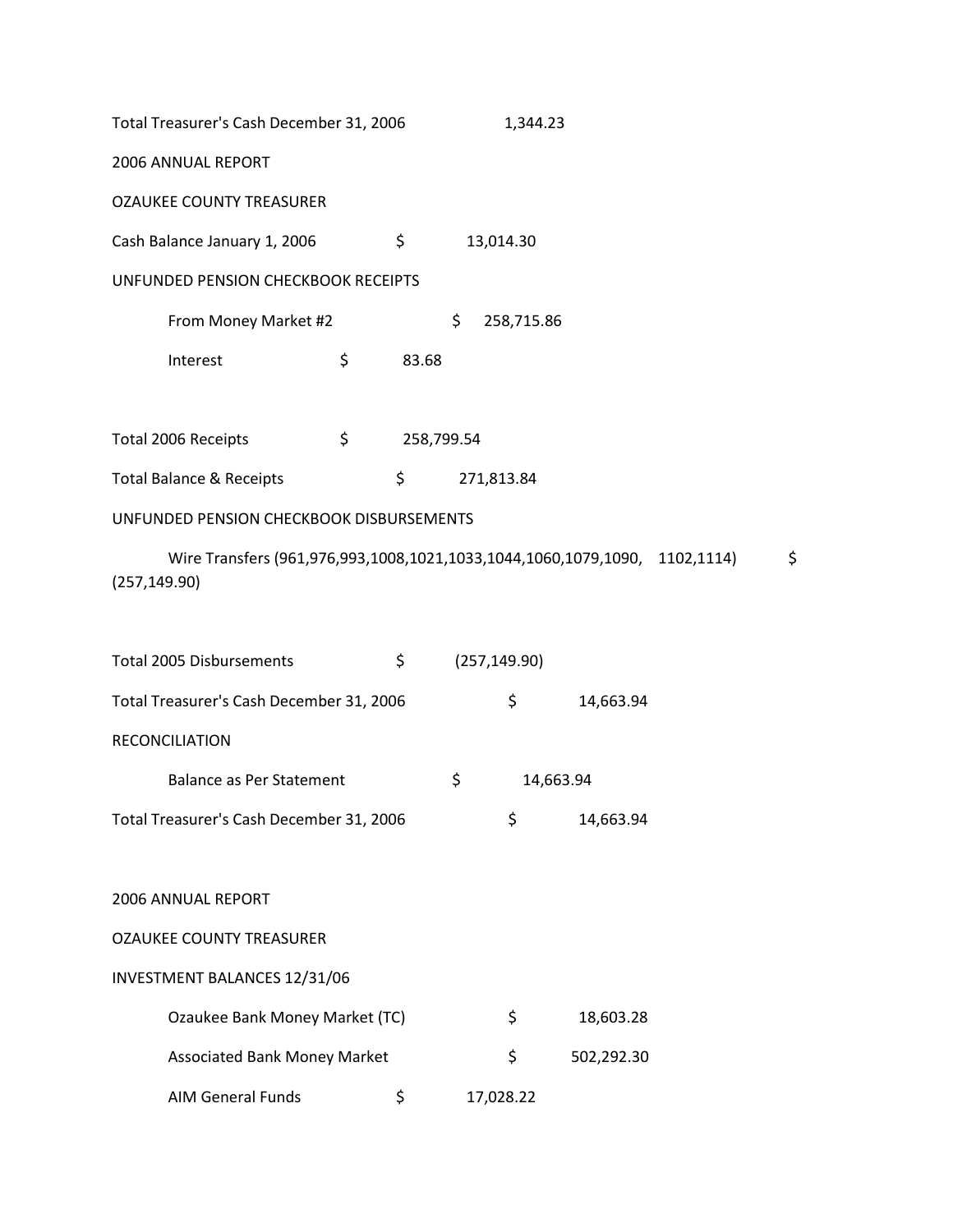| DANA                                 | \$<br>3,459,398.18 |                  |                    |
|--------------------------------------|--------------------|------------------|--------------------|
| <b>PWSB Money Market (TC)</b>        |                    | \$               | 1,424,175.66       |
| <b>PWSB Money Market (RLF)</b>       |                    | \$               | 770,763.83         |
| <b>PWSB Money Market (ROD)</b>       |                    | \$               | 210.18             |
| PWSB Money Market (Radio Backbone)   |                    |                  | \$<br>4,470,005.74 |
| <b>LGIP General Funds</b>            |                    | \$<br>627,897.41 |                    |
| <b>LGIP Health Care Trust</b>        |                    | \$<br>172,548.03 |                    |
| <b>LGIP Veteran's Memorial Trust</b> |                    | \$               | 25.414.64          |

## INTEREST EARNED ON INVESTMENTS

| Interest Investments                    | \$ | 987,102.55 |          |
|-----------------------------------------|----|------------|----------|
| Interest Revolving Loan Fund            | Ś  | 35,403.48  |          |
| Interest Health Care Trust              | \$ | 8,295.89   |          |
| <b>Interest Veterans Memorial Trust</b> |    | S          | 1,167.89 |
| Interest Radio Backbone                 | S  | 231,764.03 |          |

TOTAL INTEREST EARNED ON INVESTMENTS  $$ 1,263,733.84$ 

# INTEREST & PENALTY ON DELINQUENT TAXES

| Interest                                     |    | 235,901.21 |    |            |
|----------------------------------------------|----|------------|----|------------|
| Penalty                                      | S. | 119.345.40 |    |            |
| TOTAL INTEREST & PENALTY ON DELINQUENT TAXES |    |            | S. | 355,246.61 |

# SALES TAX REVENUE

| Sales Tax General Fund (with accruals) |  | 6,030,253.00 |
|----------------------------------------|--|--------------|
|----------------------------------------|--|--------------|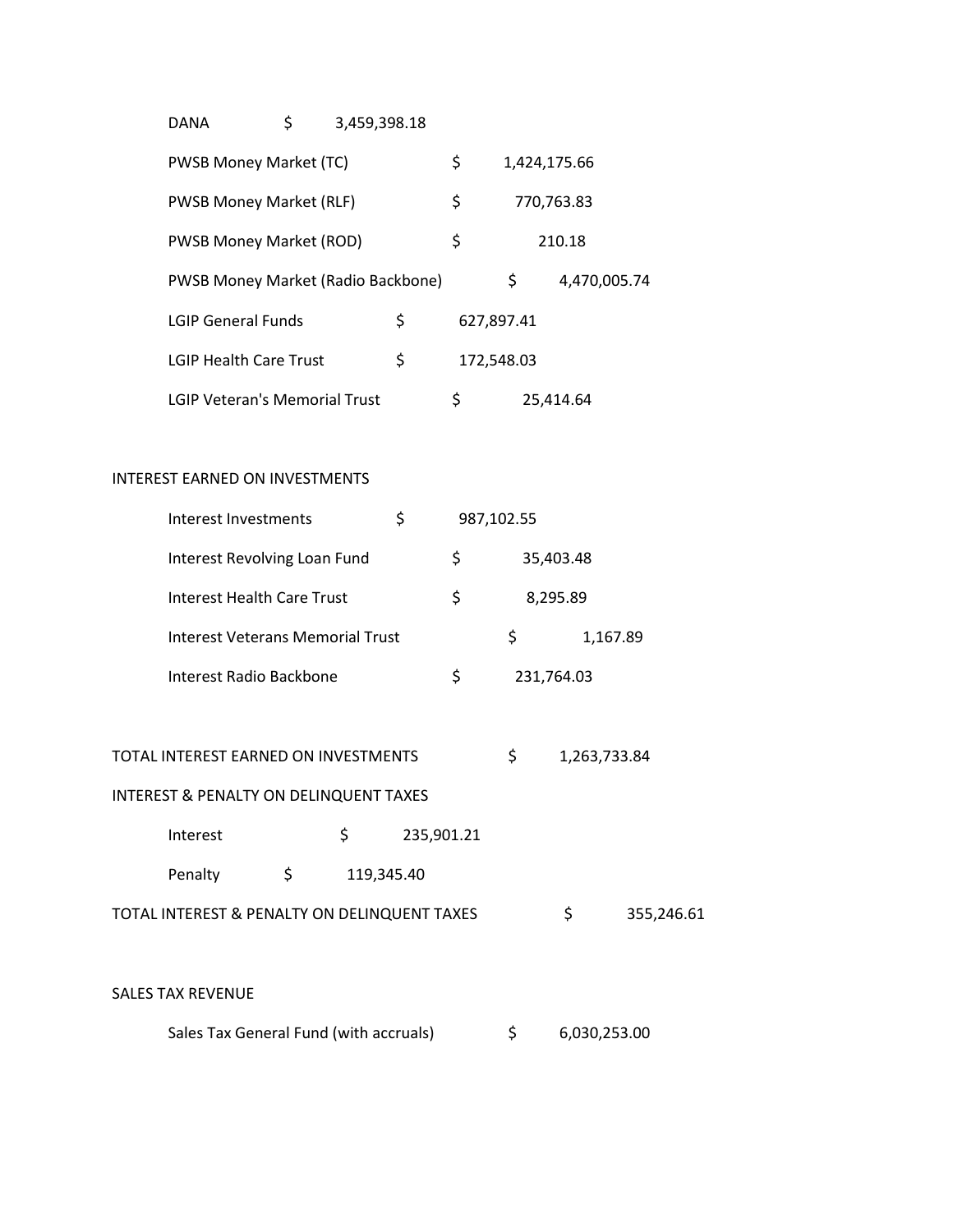#### STATE OF WISCONSIN )

)

#### COUNTY OF OZAUKEE )

I Karen L. Makoutz, Treasurer of Ozaukee

County, do hereby certify that I have compared the foregoing information with the original records for the period commencing January 1, 2006 and ending December 31, 2006, both inclusive; that the same is a correct record thereof as remains of record in my office.

IN WITNESS WHEREOF, I have hereunto set my hand and affixed my official seal this 2nd day of February 2007.

#### S E A L Karen L. Makoutz

Ozaukee County Treasurer

## \*\*ANALYSIS OF OZAUKEE COUNTY DELINQUENT TAXES\*\*

END OF YEAR

| <b>TAX</b>  | <b>SALE</b> |     | % OF LEVY          |                 | <b>TAX CERTIFICATE</b>   |           |      |                        |
|-------------|-------------|-----|--------------------|-----------------|--------------------------|-----------|------|------------------------|
| <b>YEAR</b> | <b>YEAR</b> |     | <b>COUNTY LEVY</b> | <b>TAX SALE</b> | UNCOLLECTED ROLL BALANCE |           |      |                        |
| 1977        | 1978        | \$  | 3,387,151.20       |                 | \$<br>227,587.22         | 6.72%     | - \$ | 290,644.29             |
| 1978        | 1979        | \$  | 3,150,992.93       |                 | \$<br>292,032.89         | 9.26%     | - \$ | 382,485.05             |
| 1979        | 1980        | \$  | 3,807,239.19       |                 | \$<br>414,683.87         | 10.89% \$ |      | 543,919.71             |
| 1980        | 1981        | \$. | 4,417,223.86       |                 | \$<br>692,393.25         | 15.67% \$ |      | 839,427.01             |
| 1981        | 1982        | \$  | 4,949,267.61       |                 | \$<br>936,512.89         |           |      | 18.92% \$ 1,155,448.24 |
| 1982        | 1983        | \$  | 5,269,724.43       |                 | \$<br>864,802.63         |           |      | 16.10% \$ 1,217,072.39 |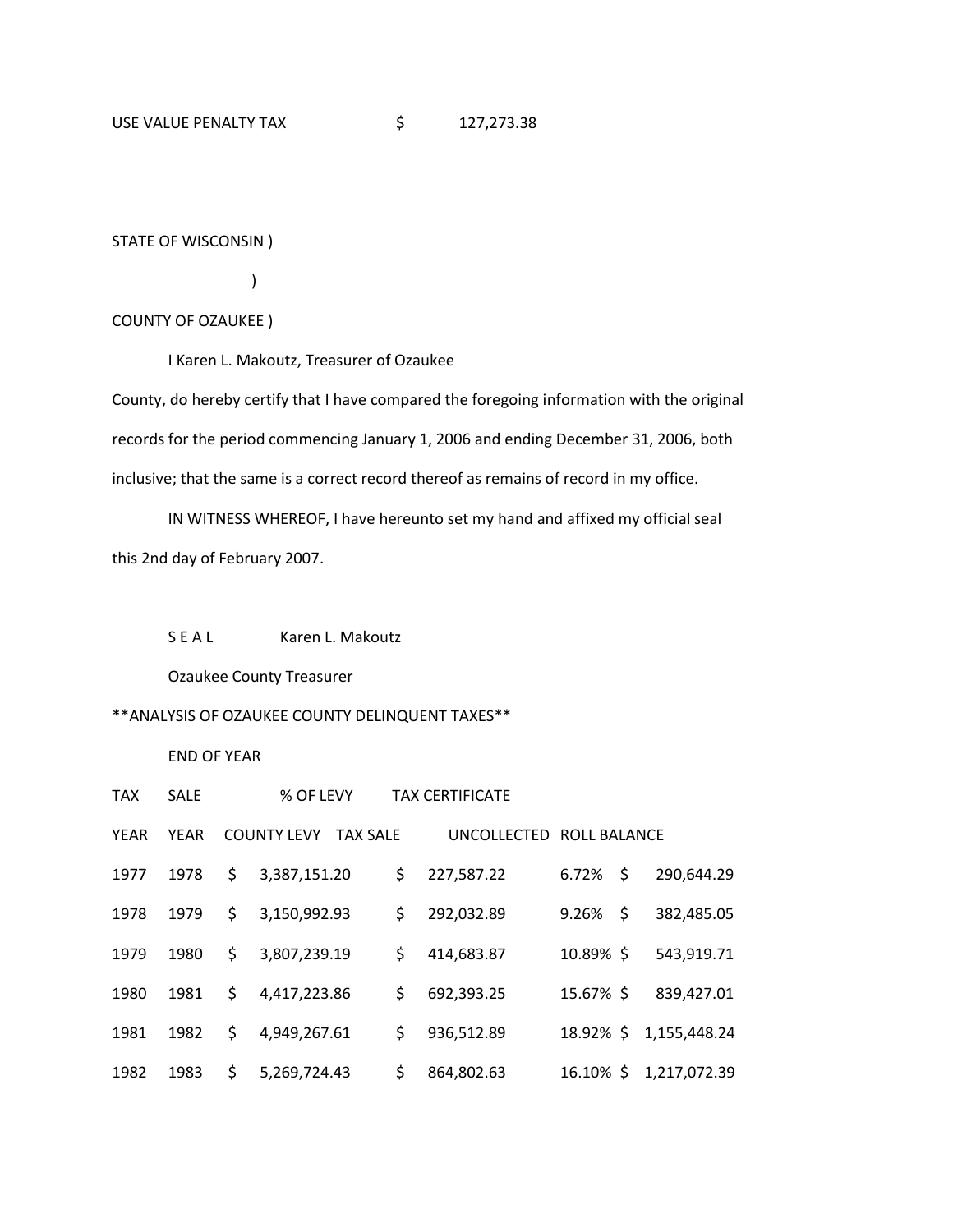| 1983 | 1984 | \$<br>5,368,970.79  | \$  | 984,511.94     | 18.33% \$ | 1,386,498.13       |
|------|------|---------------------|-----|----------------|-----------|--------------------|
| 1984 | 1985 | \$<br>5,920,610.59  | \$  | 832,755.25     | 14.06% \$ | 1,240,865.89       |
| 1985 | 1986 | \$<br>6,195,764.60  | \$  | 808,533.50     | 13.05% \$ | 1,198,362.11       |
| 1986 | 1987 | \$<br>7,054,754.07  | \$  | 717,371.55     | 10.17% \$ | 1,154,124.68       |
| 1987 | 1988 | \$<br>7,348,989.56  | \$  | 805,093.72     | 10.95% \$ | 1,012,239.96       |
| 1988 | 1989 | \$<br>8,367,161.97  | \$  | 819,013.15     | 9.79%     | \$<br>1,039,442.98 |
| 1989 | 1990 | \$<br>10,861,347.32 | \$  | 1,169,366.16   | 10.77% \$ | 1,177,678.63       |
| 1990 | 1991 | \$<br>9,418,791.98  | \$  | 1,722,343.27   | 18.29% \$ | 1,540,559.03       |
| 1991 | 1992 | \$<br>10,520,856.81 | \$  | 1,650,685.52   | 15.69% \$ | 1,535,316.44       |
| 1992 | 1993 | \$<br>11,200,214.89 | \$  | 1,393,248.60   | 12.44% \$ | 1,726,702.23       |
| 1993 | 1994 | \$<br>11,543,671.58 | \$  | 1,067,071.39   | 9.24%     | \$<br>1,121,178.18 |
| 1994 | 1995 | \$<br>11,494,997.06 | \$  | 1,000,338.62   | 8.70%     | \$<br>1,119,349.41 |
| 1995 | 1996 | \$<br>10,462,170.00 | \$  | 1,020,075.17   | 9.75%     | \$<br>1,080,172.34 |
| 1996 | 1997 | \$<br>11,521,540.00 | \$  | 867,113.80     | 7.53%     | \$<br>804,202.78   |
| 1997 | 1998 | \$<br>14,358,229.00 | \$  | 862,554.92     | 6.01%     | \$<br>737,182.01   |
| 1998 | 1999 | \$<br>13,603,980.00 | \$  | 779,002.21     | 5.73%     | \$<br>773,520.35   |
| 1999 | 2000 | \$<br>9,380,528.00  | \$  | 845,933.38     | 9.02%     | \$<br>744,024.56   |
| 2000 | 2001 | \$<br>12,914,745.00 | \$  | 971,258.71     | 7.52%     | \$<br>944,172.39   |
| 2001 | 2002 | \$<br>15,343,197.44 |     | \$1,154,219.46 | 7.52%     | \$<br>1,025,141.22 |
| 2002 | 2003 | \$<br>15,307,317.01 | \$  | 1,181,733.87   | 7.72%     | \$<br>1,168,520.98 |
| 2003 | 2004 | \$<br>16,415,972.64 | \$  | 979,071.34     | 5.96%     | \$<br>1,023,099.32 |
| 2004 | 2005 | \$<br>16,860,541.75 | \$  | 1,165,983.46   | 6.92%     | \$<br>1,042,543.36 |
| 2005 | 2006 | \$<br>17,525,469.09 | \$. | 1,143,143.02   | 6.52%     | \$<br>1,161,930.79 |
| 2006 | 2007 | \$<br>18,005,783.07 |     |                |           |                    |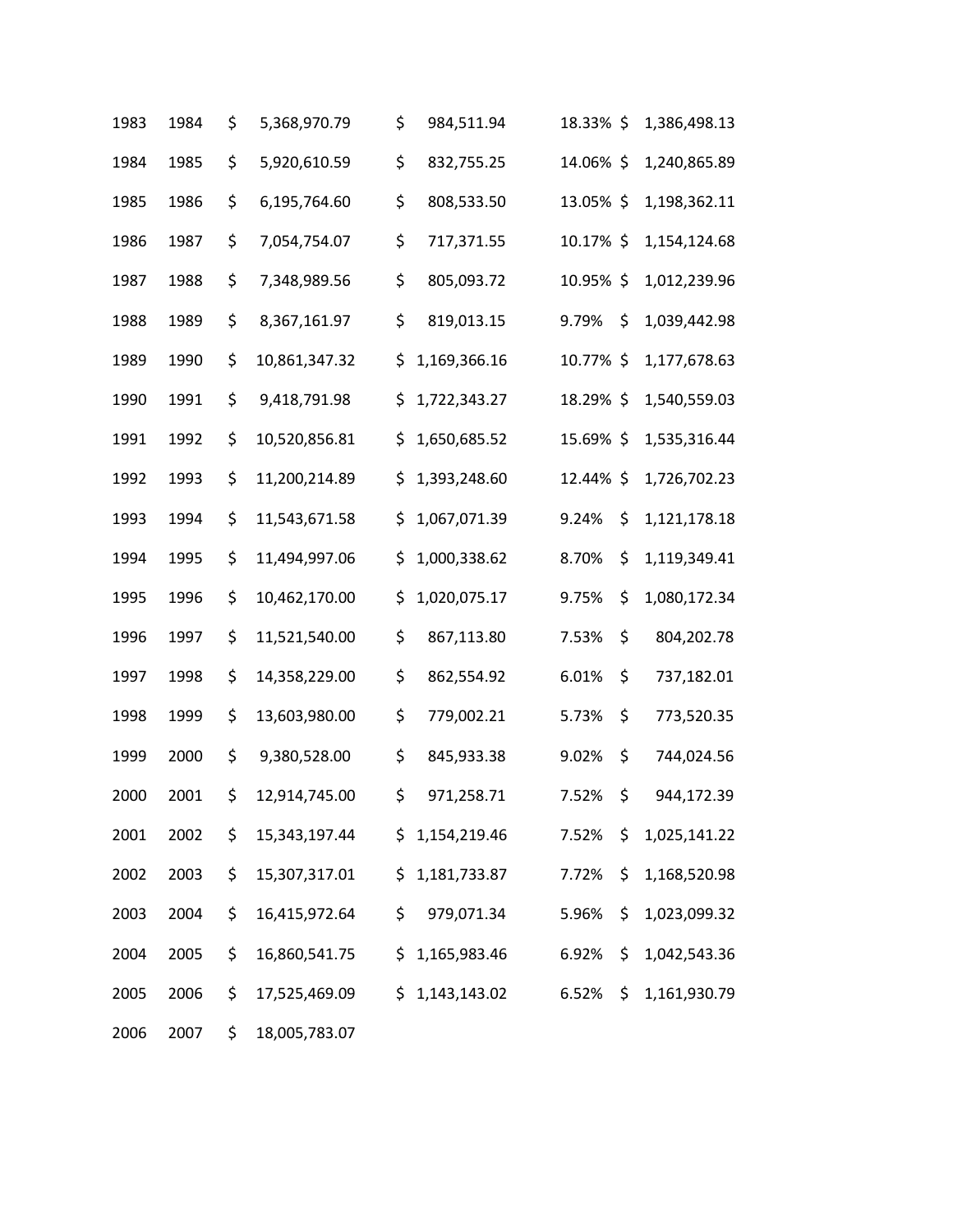#### \*\*ANALYSIS OF COUNTY HELD TAX LIEN CERTIFICATES AS OF 12/31/06\*\*

98 TAX 99 TAX 00 TAX 01 TAX 02 TAX 03TAX 04 TAX 05 TAX 99 SALE 00 SALE 01 SALE 02 SALE 03 SALE 04 SALE 05 SALE 06 SALE TOTAL **TOWNS** Belgium \$ 6,637.44 \$ 22,960.19 \$ 29,597.63 Cedarburg \$ 7,265.11 \$ 1,607.39 \$ 760.33 \$ 837.39 \$ 4.44 \$ 735.97 \$ 9,781.82 \$ 47,055.82 \$ 68,048.27 Fredonia \$ 6,586.46 \$ 4,218.81 \$ 4,762.21 \$ 4,812.28 \$ 7,107.79 \$ 18,691.09 \$ 46,178.64 Grafton \$ 274.92 \$11,128.04 \$ 34,322.25 \$ 60,695.65 \$ 106,420.86 Port Washington  $\angle$  6,620.61  $\angle$ 6,620.61 Saukville \$ 3,489.68 \$ 3,951.53 \$ 5,396.56 \$11,657.37 \$24,495.14  $\mathsf{S}$  -VILLAGES \$ Bayside \$ Belgium 6. 2008.62 \$ 16,572.04 \$ 20,670.66 Fredonia \$ 3,100.23 \$ 20,328.52 \$ 23,428.75 Grafton \$12,784.57 \$ 25,491.58 \$ 50,973.32 \$ 89,249.47 Newburg  $\begin{array}{ccc} \text{Newburg} & \text{S} & 283.17 & \text{S} & 283.17 \end{array}$ Saukville \$ 1,376.96 \$ 22,928.24 \$ 48,833.63 \$ 73,138.83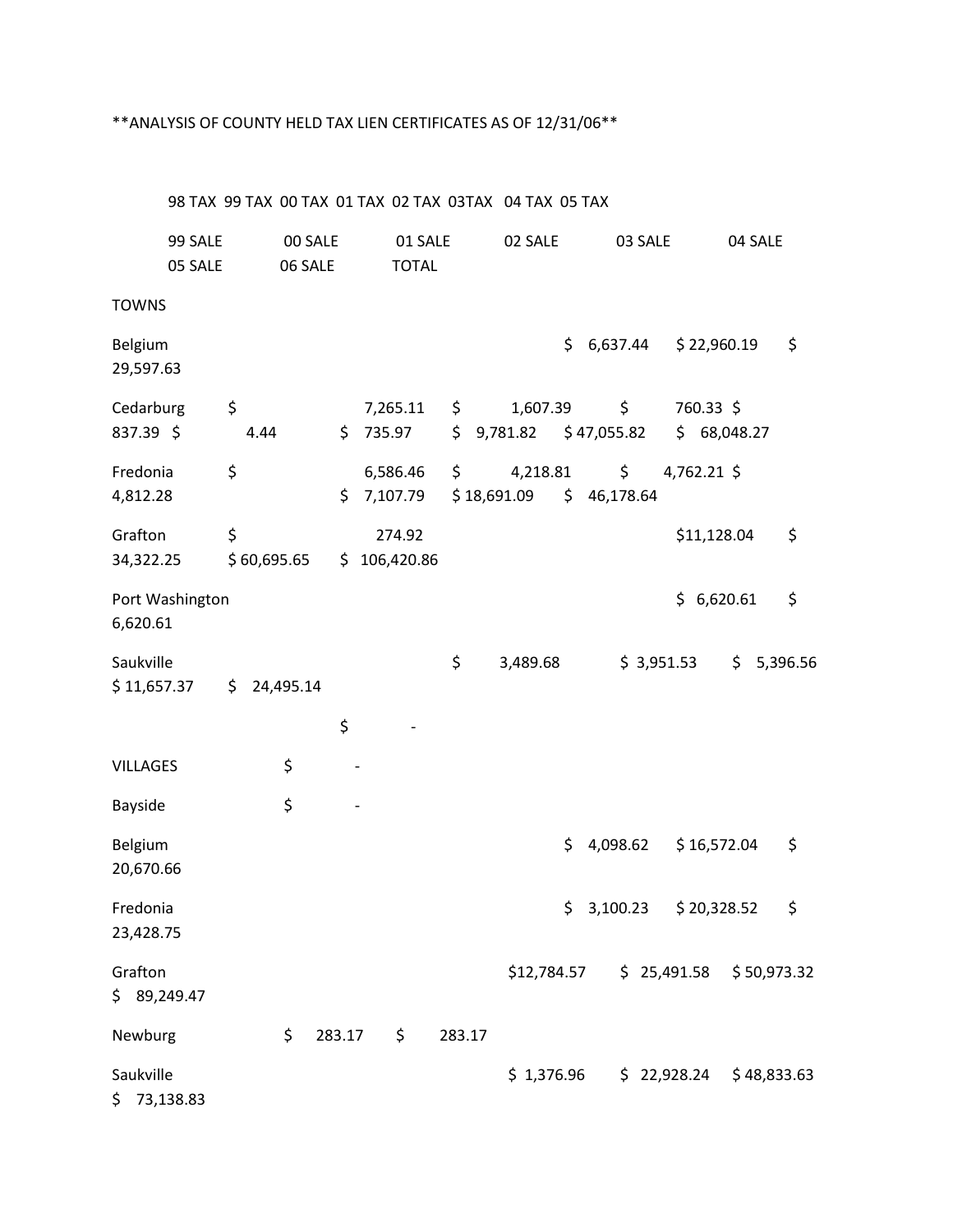| Thiensville                    |             |          |     | \$          | 2,546.11 |              | \$<br>4,041.13 |               | \$4,298.03     |  |
|--------------------------------|-------------|----------|-----|-------------|----------|--------------|----------------|---------------|----------------|--|
| \$25,209.47                    | \$36,112.14 |          | \$. | 72,206.88   |          |              |                |               |                |  |
|                                | \$          |          |     |             |          |              |                |               |                |  |
| <b>CITIES</b>                  | \$          |          |     |             |          |              |                |               |                |  |
| Cedarburg<br>\$9,247.70        |             |          |     |             |          | \$<br>756.63 | \$.            | 26,046.28     | \$62,444.79    |  |
| Mequon                         | \$          |          |     | 2,196.49    | \$       | 974.83       | \$             | 940.61 \$     |                |  |
| 1,225.55                       | \$          | 1,638.92 |     | \$12,723.88 |          | \$102,028.96 |                | \$295,719.58  | \$417,448.82   |  |
| Port Washington<br>\$94,895.36 |             |          |     |             |          |              |                | \$23,233.69   | \$71,661.67    |  |
| <b>TOTALS</b>                  | \$          |          |     | 16,322.98   | \$       | 6,801.03     | \$             | $6,463.15$ \$ |                |  |
| 9,421.33                       | \$          | 9,174.17 |     | \$47,755.61 |          | \$295,382.93 |                | \$770,609.59  | \$1,161,930.79 |  |

\*\*REAL ESTATE TAX LIEN CERTIFICATES HELD BY OZAUKEE COUNTY\*\*

|              | 1/1/2006        |             | 2006        |             | 2006        | 12/31/2006   |             |                           |             |              |            |
|--------------|-----------------|-------------|-------------|-------------|-------------|--------------|-------------|---------------------------|-------------|--------------|------------|
|              | <b>BALANCE</b>  |             | TAX SALE    |             |             |              |             | TOTAL REDEMPTIONS BALANCE |             |              |            |
| <b>TOWNS</b> |                 |             |             |             |             |              |             |                           |             |              |            |
| Belgium      |                 | \$33,832.22 |             | \$29,447.04 |             | \$63,279.26  |             | \$33,681.63               |             | \$29,597.63  |            |
| Cedarburg    |                 | \$53,349.82 |             | \$89,143.11 |             | \$142,492.93 |             | \$74,444.66               |             | \$68,048.27  |            |
| Fredonia     |                 | \$41,892.93 |             | \$30,681.00 |             | \$72,573.93  |             | \$26,395.29               |             | \$46,178.64  |            |
| Grafton      |                 | \$72,685.47 |             | \$75,786.74 |             | \$148,472.21 |             | \$42,051.35               |             | \$106,420.86 |            |
|              | Port Washington |             | \$10,345.41 |             | \$12,145.48 |              | \$22,490.89 |                           | \$15,870.28 |              | \$6,620.61 |
| Saukville    |                 | \$24,953.83 |             | \$12,791.52 |             | \$37,745.35  |             | \$13,250.21               |             | \$24,495.14  |            |

VILLAGES

Bayside